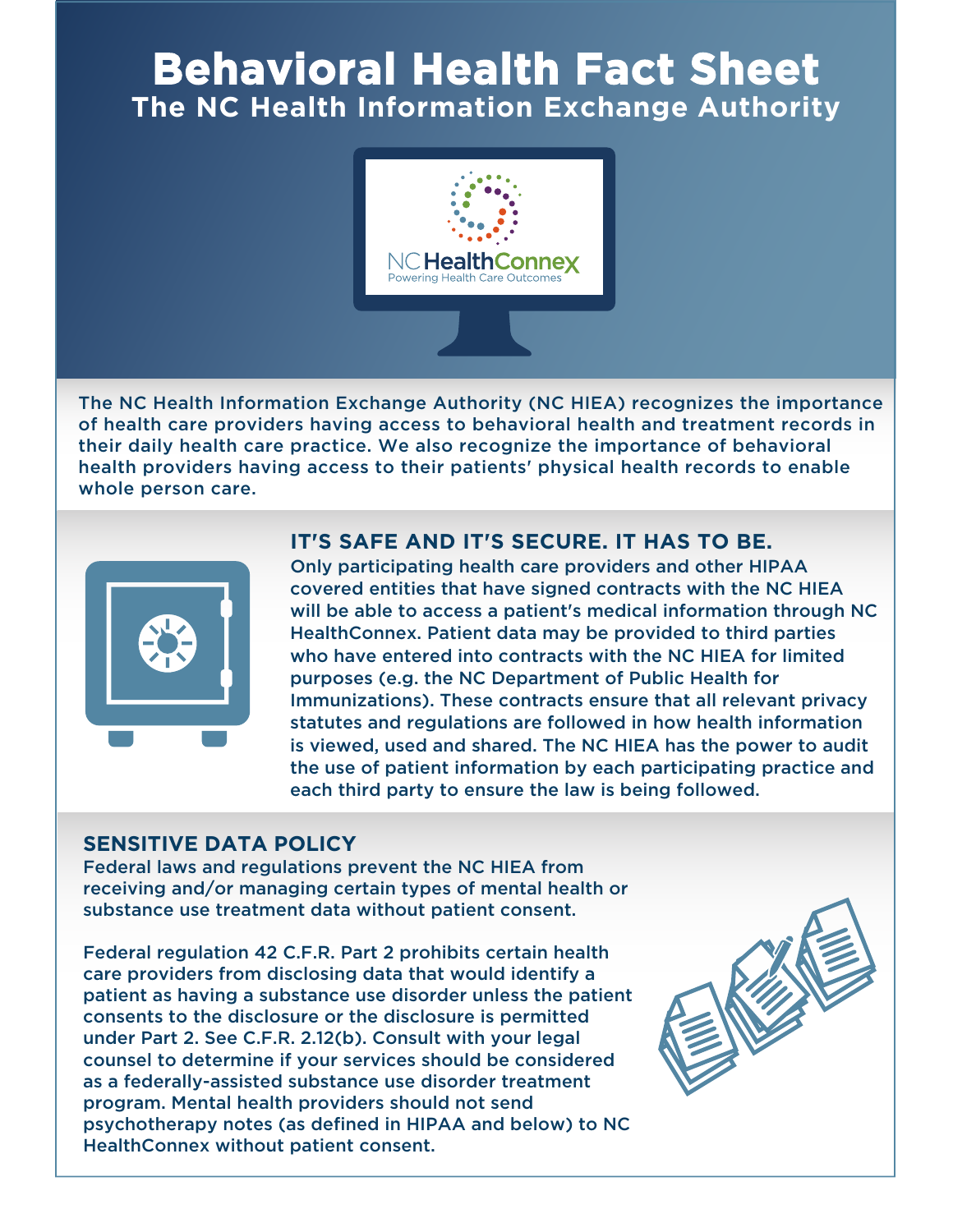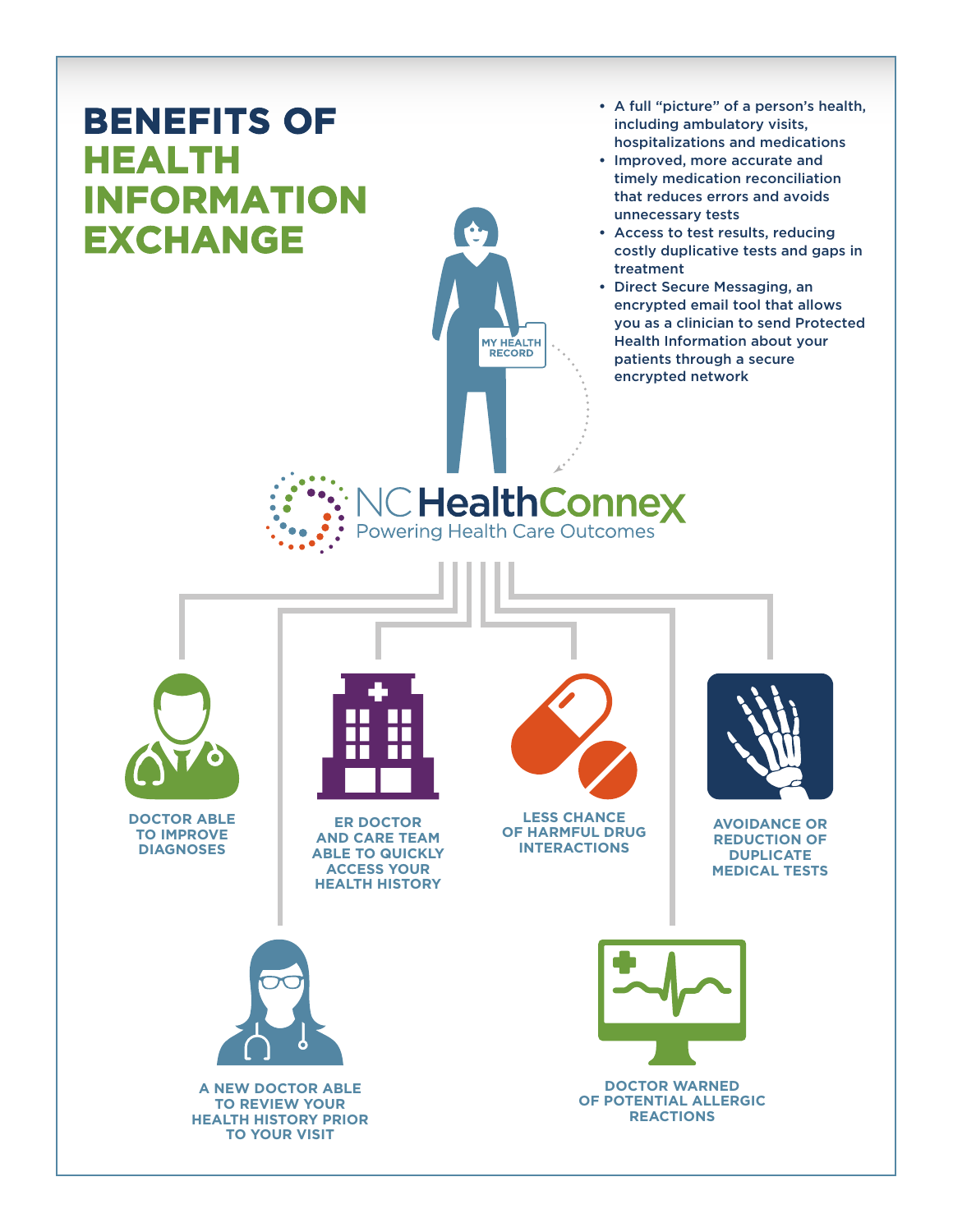#### **WHAT CAN BE SHARED?**

Most behavioral health information is permitted to be shared through NC HealthConnex. Although participants cannot submit Part 2 data or psychotherapy notes to the NC HealthConnex data repository, participants are permitted to share these types of information via direct secure messaging with other participants through NC HealthConnex. The provider sending the message must comply with applicable law and obtain the required consent or authorization from the patient before disclosing the data.

The HIPAA Privacy Rule defines "psychotherapy notes" as follows: *Psychotherapy notes means notes recorded (in any medium) by a health care provider who is a mental health professional documenting or analyzing the contents of conversation during a private counseling session or a group, joint or family counseling session and that are separated from the rest of the individual's medical record. Psychotherapy notes exclude medication prescription and monitoring, counseling session start and stop times, the modalities and frequencies of treatment furnished, results of clinical tests and any summary of the following items: diagnosis, functional status, the treatment plan, symptoms, prognosis and progress to date.*



## **TYPES OF DATA SHARED**

- **•**Inpatient Admissions
- **•**Discharge Information
- **•**Diagnoses
- **•**ER Reports
- **•**Laboratory Results
- **•**Allergies
- **•**Prescribed Medications
- **•**Procedures
- **•**Problems
- **•**Vital Signs
- **•**Immunizations
- **•**Smoking status
- **•**Referrals
- **•**Encounters

#### **NC HEALTHCONNEX CONNECTION DEADLINE**

In response to the COVID-19 pandemic, the COVID-19 Recovery Act was signed into law by Governor Roy Cooper. This addresses the connection requirement to the state-designated HIE Network - NC HealthConnex, extending the June 1, 2020, connection deadline to October 1, 2021. In addition, all providers who have shown a good faith effort to connect to NC HealthConnex and have a valid Participation Agreement on file will also have the extended deadline of October 1, 2021.

Please note: If you were mandated to connect by June 1, 2020, your new deadline is October 1, 2021. Providers who have signed a Participation Agreement do not need to take further action. The NC HealthConnex technical team will reach out when technical discussions are to begin with your practice. October 21, 2021



\* Prepaid Health Plans must connect at the start of capitated contract with DHB



# $8"$  |  $2zE^* + \tilde{Z}$ !  $k$   $n$

For health care providers who will be submitting patient health care data to NC HealthConnex, the NC HIEA Participation Agreement requests EHRs that are minimally capable of sending HL7 messages, version 2 and higher. EHR products that are ONC certified for Meaningful Use for the for Centers for Medicare & Medicaid Services (CMS) Incentive Programs are preferred. We are continuously connecting to additional vendors who are capable of meeting the connection requirements, and they will be added to the website as they go live.

While there are currently no fees charged by the State for the connection to or use of NC HealthConnex, some EHR vendors may charge fees (technical build, maintenance, etc.) to their customers for this connection.